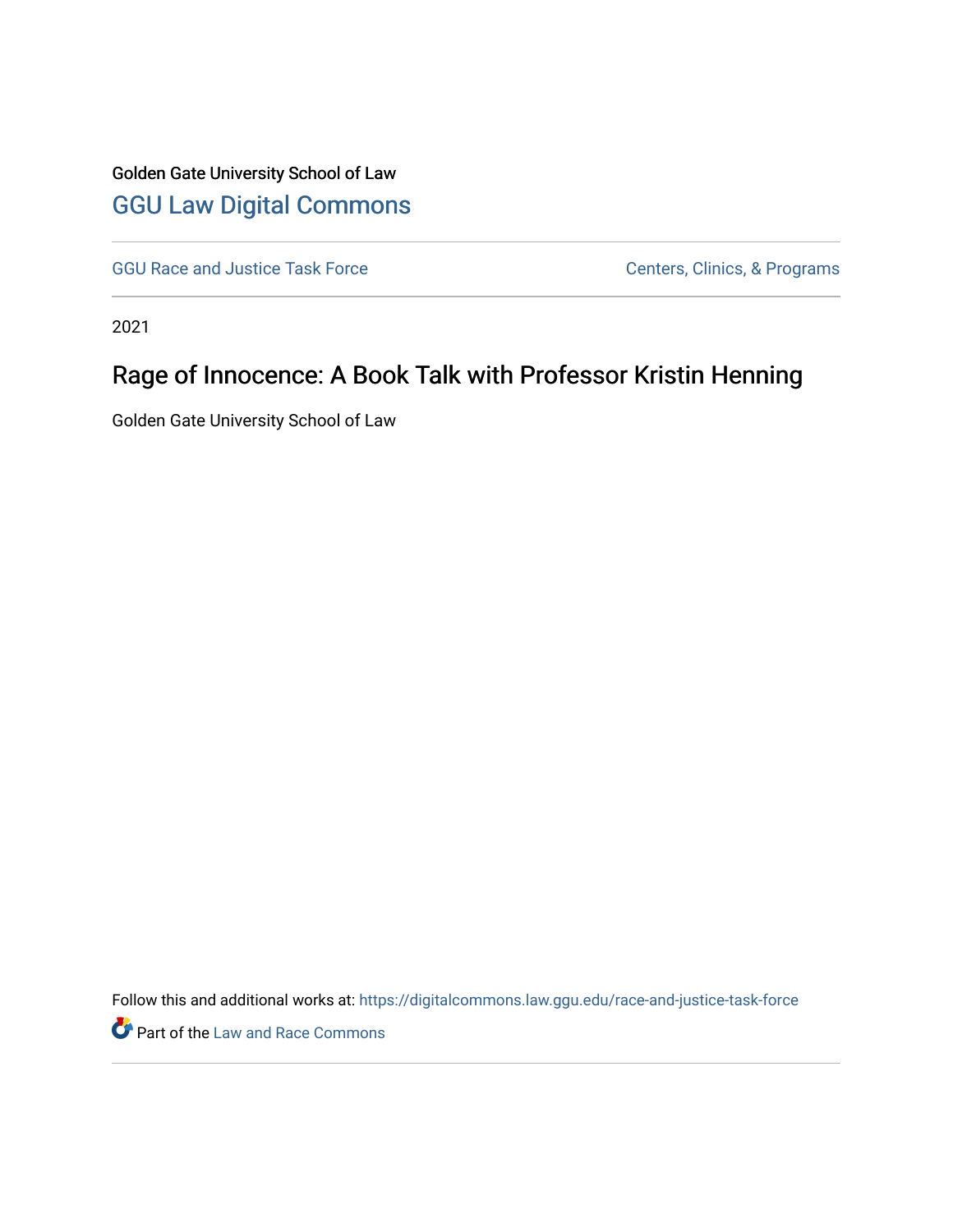| eventbrite | Browse Even Organize | Help $\langle$ | Create an | Sign |
|------------|----------------------|----------------|-----------|------|
|            |                      |                | event     |      |

**OCT** 01

## **Rage of Innocence: A Book Talk with Professor Kristin Henning**

by GGU Law & The Pacific Juvenile [Defender](#page-3-0) Center

**Follow**

Free

|         |                                                                                                                                                                                                                                            | Free | <b>Register</b> |
|---------|--------------------------------------------------------------------------------------------------------------------------------------------------------------------------------------------------------------------------------------------|------|-----------------|
| 崗       | Date and time<br>Fri, Oct 1, 2021, 4:00 PM PDT<br>Add to calendar                                                                                                                                                                          |      |                 |
| $\circ$ | Location                                                                                                                                                                                                                                   |      |                 |
| 闫       | Online event<br>Professor Kristin Henning's new book, Rage of Innocence, documents<br>the institutional mechanisms that criminalize Black youth in America.<br><b>About this event</b>                                                     |      |                 |
|         | Golden Gate University School of Law and the Pacific Juvenile Defender Center<br>(PJDC) are very pleased to host Professor Kristin Henning and her new book:<br>Rage of Innocence: How America Criminalizes Black Youth. This talk will be |      |                 |

moderated by GGU Law Professor Jyoti Nanda with introductions from PJDC President Patricia Soung.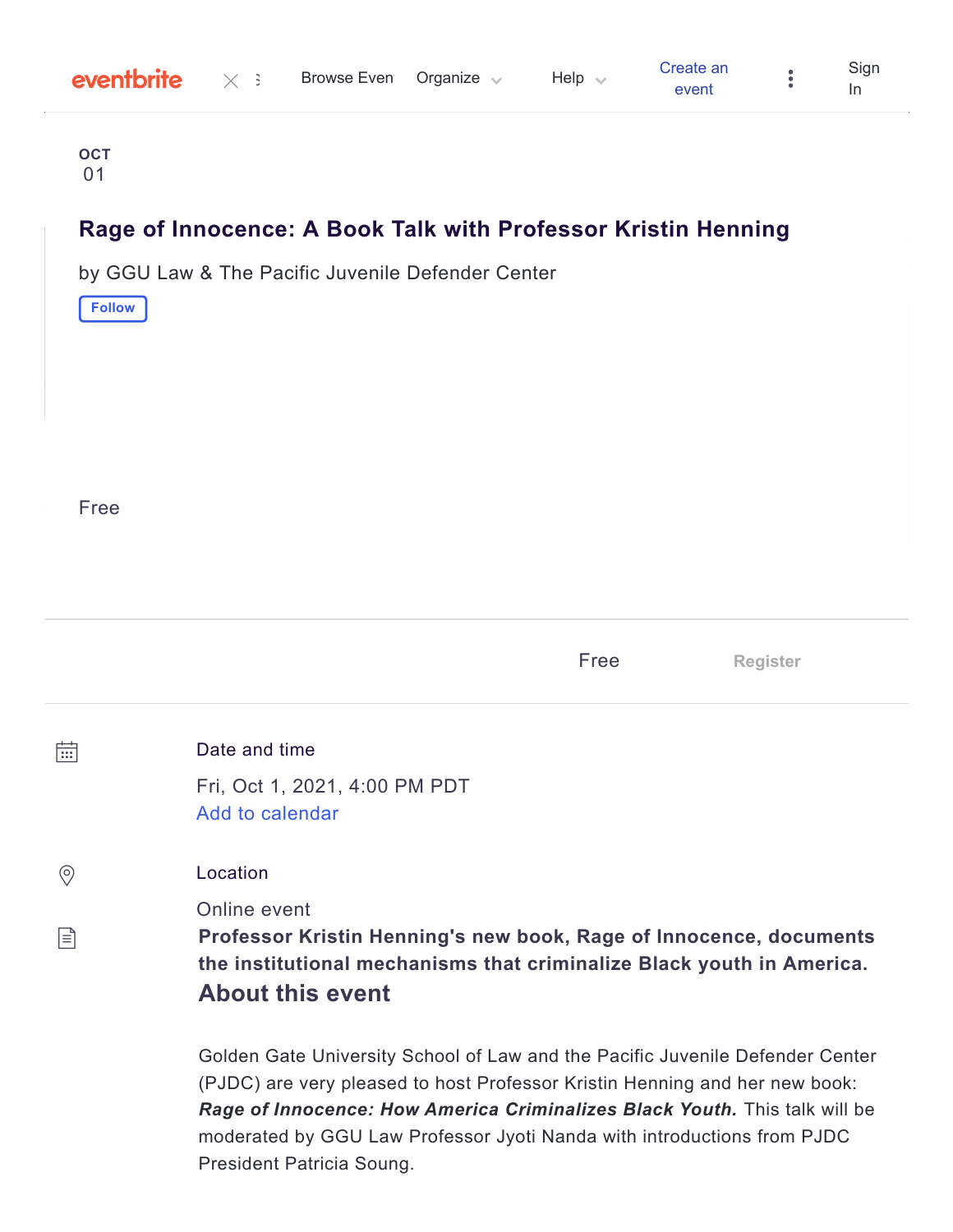Drawing upon twenty-five years of experience representing Black youth in Washington, D.C.'s juvenile courts, Kristin Henning confronts America's irrational, manufactured fears of these young people and makes a powerfully compelling case that the crisis in racist American policing begins with its relationship to Black children.

*Rage of Innocence* is a brilliant analysis of the foundations of racist policing in America: the day-to-day brutalities, largely hidden from public view, endured by Black youth growing up under constant police surveillance and the persistent threat of physical and psychological abuse.

**KRISTIN HENNING** is a nationally recognized trainer and consultant on the intersection of race, adolescence, and policing. She is the Blume Professor of Law and director of the Juvenile Justice Clinic and Initiative at the Georgetown University Law Center.

*To purchase a copy of the book before the event: [https://www.penguinrandomhouse.com/books/623467/the-rage-of-innocence-by](https://www.penguinrandomhouse.com/books/623467/the-rage-of-innocence-by-kristin-henning/)kristin-henning/*

| $\sqrt{\circ}$                                                      | <b>Tags</b>                                                                                          |  |  |  |  |  |  |  |
|---------------------------------------------------------------------|------------------------------------------------------------------------------------------------------|--|--|--|--|--|--|--|
|                                                                     | <b>Online Events</b><br><b>Online Seminars</b><br><b>Online Other Seminars</b><br>#massincarceration |  |  |  |  |  |  |  |
|                                                                     | #socialjustice<br>#systemic_racism<br>#black_youth<br>#prison_reform                                 |  |  |  |  |  |  |  |
| #criminal_justice_reform<br>#schoolsnotprisons<br>#racism_awareness |                                                                                                      |  |  |  |  |  |  |  |
|                                                                     | #incarcerated_youth<br>#ggulaw                                                                       |  |  |  |  |  |  |  |
| $\Lambda$                                                           | Share with friends                                                                                   |  |  |  |  |  |  |  |
|                                                                     | f<br><u>in</u><br>$\blacktriangledown$                                                               |  |  |  |  |  |  |  |
| Date and time                                                       |                                                                                                      |  |  |  |  |  |  |  |
| Fri, Oct 1, 2021, 4:00 PM PDT<br>Add to calendar                    |                                                                                                      |  |  |  |  |  |  |  |
| Location                                                            |                                                                                                      |  |  |  |  |  |  |  |
| <b>Online event</b>                                                 |                                                                                                      |  |  |  |  |  |  |  |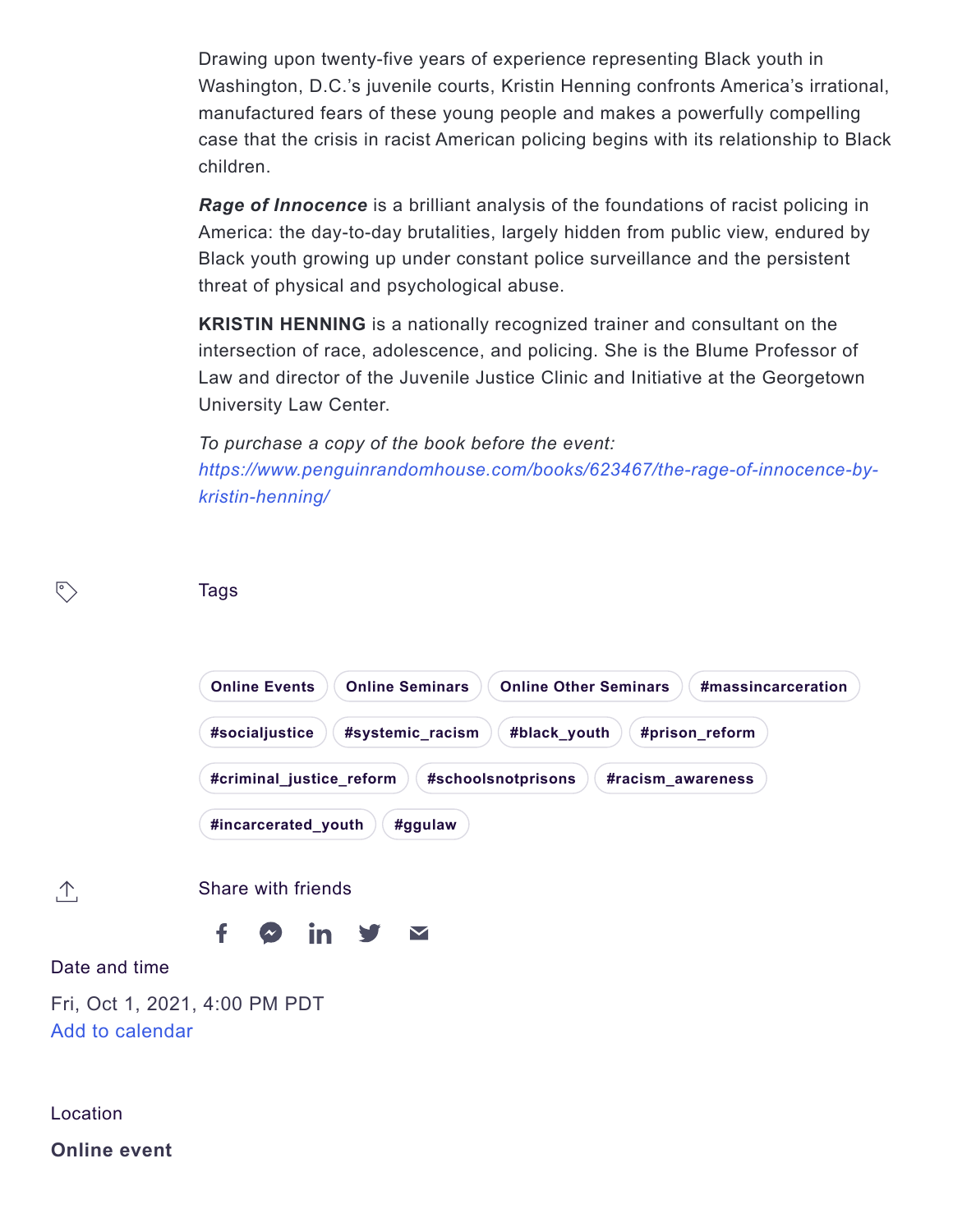#### **[GGU Law & The Pacific Juvenile Defender Center](https://www.eventbrite.com/o/ggu-law-amp-the-pacific-juvenile-defender-center-34325042059)**

<span id="page-3-0"></span>Organizer of Rage of Innocence: A Book Talk with Professor Kristin Henning



### **Other events you may like**



THU, SEP 30 4:00 PM

**P&P Live! Kristin Henning | THE [RAGE OF INNOCENCE with Lisa…](https://www.eventbrite.com/e/pp-live-kristin-henning-the-rage-of-innocence-with-lisa-lucas-tickets-165936178577?aff=erellivmlt)**

[#Arts](https://www.eventbrite.com/d/local/events/) [#Seminar](https://www.eventbrite.com/d/local/events/)  $\mathbb{C}$   $\mathbb{C}$ 

[#Class](https://www.eventbrite.com/d/local/events/)  $\hat{\mathcal{L}}$   $\hat{\mathcal{L}}$   $\hat{\mathcal{L}}$ 



TUE, OCT 5 8:00 AM

### **[School-to-Prison Pipeline: Examining](https://www.eventbrite.com/e/school-to-prison-pipeline-examining-the-role-of-police-in-schools-tickets-169957504471?aff=erellivmlt) the Role of Police in Schools**



FREE

Part of the

RACE+ DISABILITY

Webinar series

FRI, OCT 8 5:45 AM

**[2021 Lives in the B](https://www.eventbrite.com/e/2021-lives-in-the-balance-childrens-mental-health-conference-registration-162671780675?aff=erellivmlt) Mental Health Conf**

[#Government](https://www.eventbrite.com/d/local/events/) [#Conf](https://www.eventbrite.com/d/local/events/)